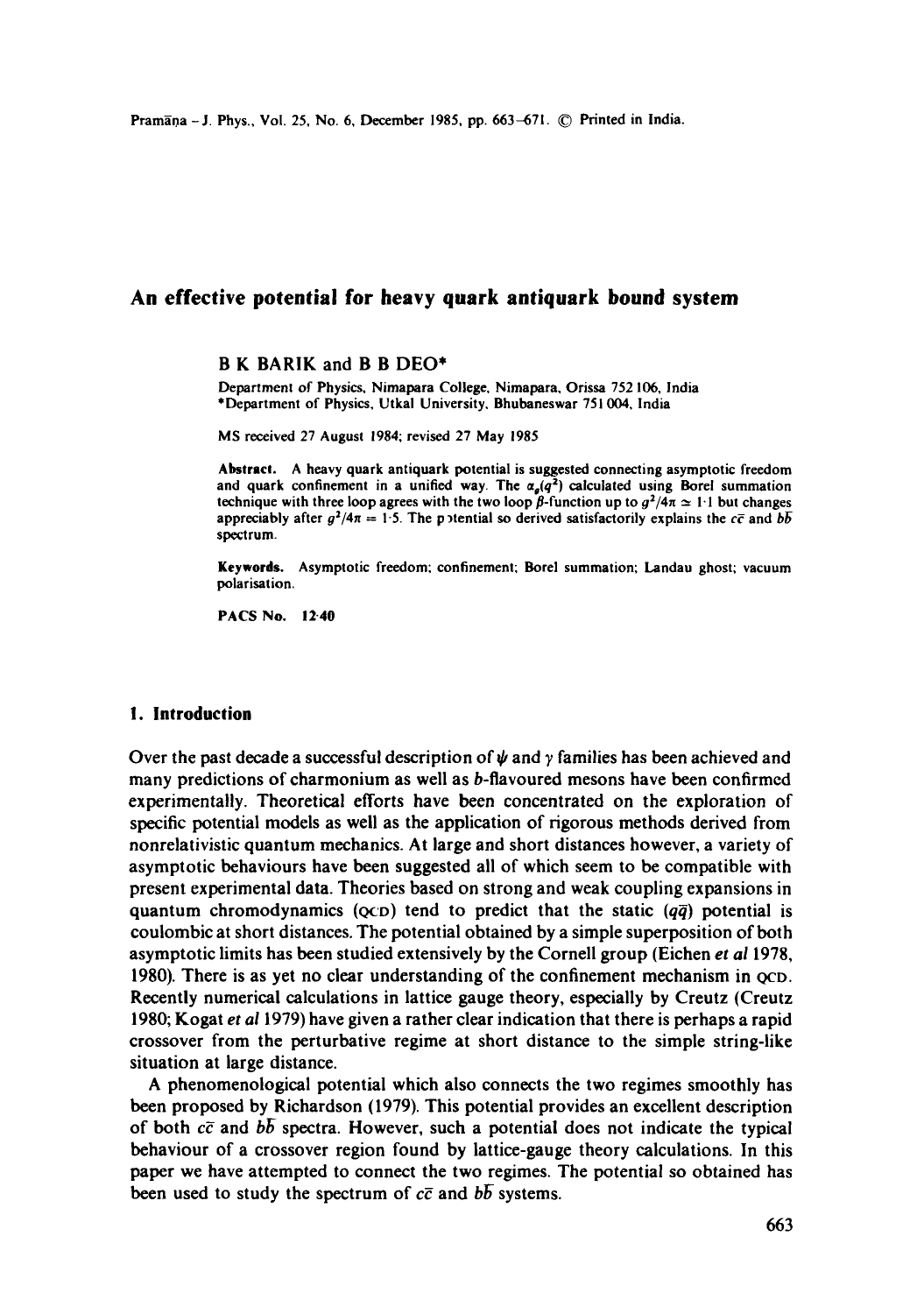# **2. The potential**

Let us write the total potential in momentum space as

$$
V(q) = V_g(q) + V_c(q),\tag{1}
$$

where the <sub>Q</sub>co perturbative gauge potential  $V_g(q)$  is dominant for values greater than a few (GeV)<sup>2</sup> say  $q_0^2$  whereas the confining potential  $V_c(q)$  dominates for  $q^2 \ll q_0^2$ .

For  $q^2 \geq q_0^2$  the QCD result is well known i.e. the running coupling constant

$$
\alpha_g(q^2) = \left[\frac{\beta_0}{4\pi} \log (q^2/\Lambda^2) + \eta f(q^2)\right]^{-1}
$$
 (2)

for first and second order perturbation expansion where

$$
f(q^2) = \log \left[ 1 + \frac{\beta_0^2}{\beta_1} \log (q^2/\Lambda^2) + f(q^2) \right]
$$
 (3)

$$
\beta_0 = 11 - \frac{2}{3} N_f
$$
  
\n
$$
\eta = \frac{1}{4\pi \beta_0}, \quad \beta_1 = 102 - \frac{38}{3} N_f \quad \text{and} \quad N_f
$$
 (4)

being the number of flavours.

The determination of running coupling constant  $\alpha_q(q^2)$  with first order (one gluon exchange) or second order terms is inadequate to explain the structure function data even in the region of 0-1 to 1 GeV<sup>2</sup>. Theoretically there is the undesirable Landau ghost which prevents any sensible interpolation for  $q^2 < \Lambda^2$ . This has been shown in curve A and curve B of figures 1 and 2 plotted for two different  $\Lambda$  values. So a more convergent  $\alpha_q(q^2)$  is needed to compare the theory with experiments. As a possible solution to the problem Sanda (1979) used the Borel-like summation technique proposed by Khuri (1979) in computing the second order  $\beta$ -function. Although calculation of  $\alpha_a(q^2)$  by use of Borel summation with two loop  $\beta$ -function is free from Landau ghost and is consistent with experiment in both space-like and time-like regions, it cannot be trusted for  $\alpha_q(q^2) \geq 1.5$ . This is due to the fact that in the second order  $\beta$ -function  $b_4$  is not known, and  $I_3$  has a zero value at  $g^2/4\pi = 1.1$  and remains negligible (compared to  $I_1$ ) and  $I_2$ ) for  $g^2/4\pi \leq 1.5$ . So for accurate determination of  $\alpha_q(q^2)$  beyond  $\alpha_q(q^2) \geq 1.5$  a higher order  $\beta$ -function is necessary.

In a recent paper Tarasov and coworkers (Tarasov *et al* 1980) have calculated the  $\beta$ function in the three-loop approximation. The  $\beta$ -function reads as

$$
g\beta(g) = -\frac{\beta_0 g^4}{16\pi^2} - \frac{\beta_1 g^6}{(16\pi^2)^2} - \frac{\beta_2 g^8}{(16\pi^2)^3},
$$
\n(5)

when 
$$
\beta_2 = \left(\frac{2857}{2} - \frac{5033}{18}N_f + \frac{325}{54}N_f^2\right).
$$
 (6)

Using this three loop  $\beta$ -function we calculate  $\alpha_q(q^2)$  with the Borel summation technique. Making full use of known and assumed analytic properties of the Borei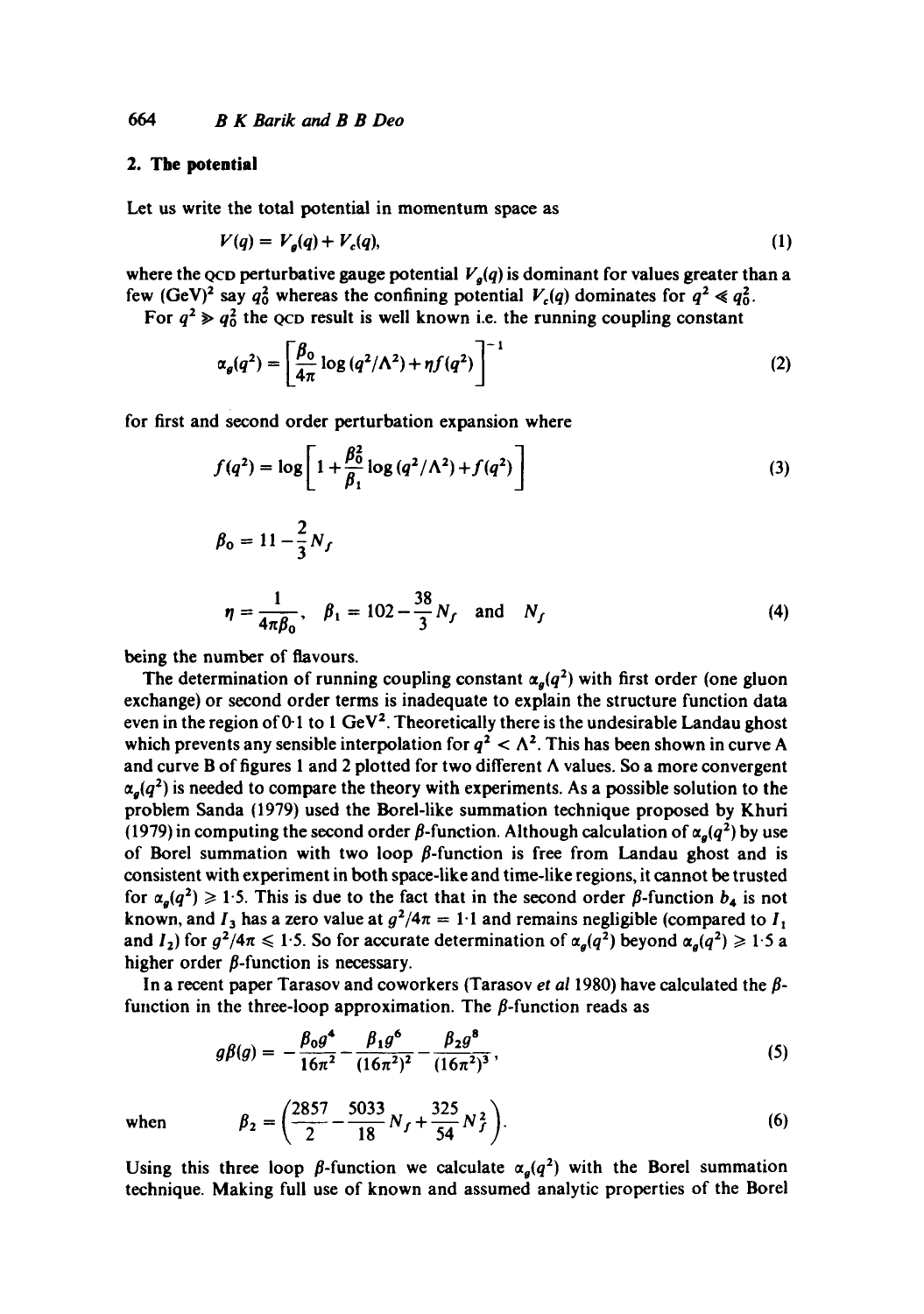

Figure 1. The running coupling constants based on one leading order term (curve A) and two leading order term (curve B) in the perturbation expansion of  $\beta$ -function. Curve C is obtained from Borel summation technique with two loop  $\beta$ -function. Curve D is with three loop  $\beta$ -function by Borel summation technique. All four curves are normalised so that  $\alpha_a$  $(100 \text{ GeV}^2) = 0.233$  corresponding to  $\Lambda = 0.5 \text{ GeV}$  for curve A.

function  $B(z)$  we define

$$
g\beta(g) = \sum_{n=2}^{\infty} \frac{b_n}{(n-1)!} I_{n-1}
$$
 (7)

where

$$
I_n = \int_0^\infty \text{Rel}(\omega^n) \exp(-z/g^2) dz,
$$
 (8)

with  $w = [a + i(z^2 - a^2)^{1/2}]/z$ 

and 
$$
a = 32\pi^2/\beta_0
$$

Keeping the terms up to order  $g^8$ ,  $I_1$  becomes

$$
I_1 = \frac{g^4}{2a} + \frac{3}{4a^3} g^8
$$
 (9)

similarly

$$
I_2 = \frac{g^6}{2a^2}, \quad I_3 = \frac{3}{4}\frac{g^8}{a^3}.
$$
 (10)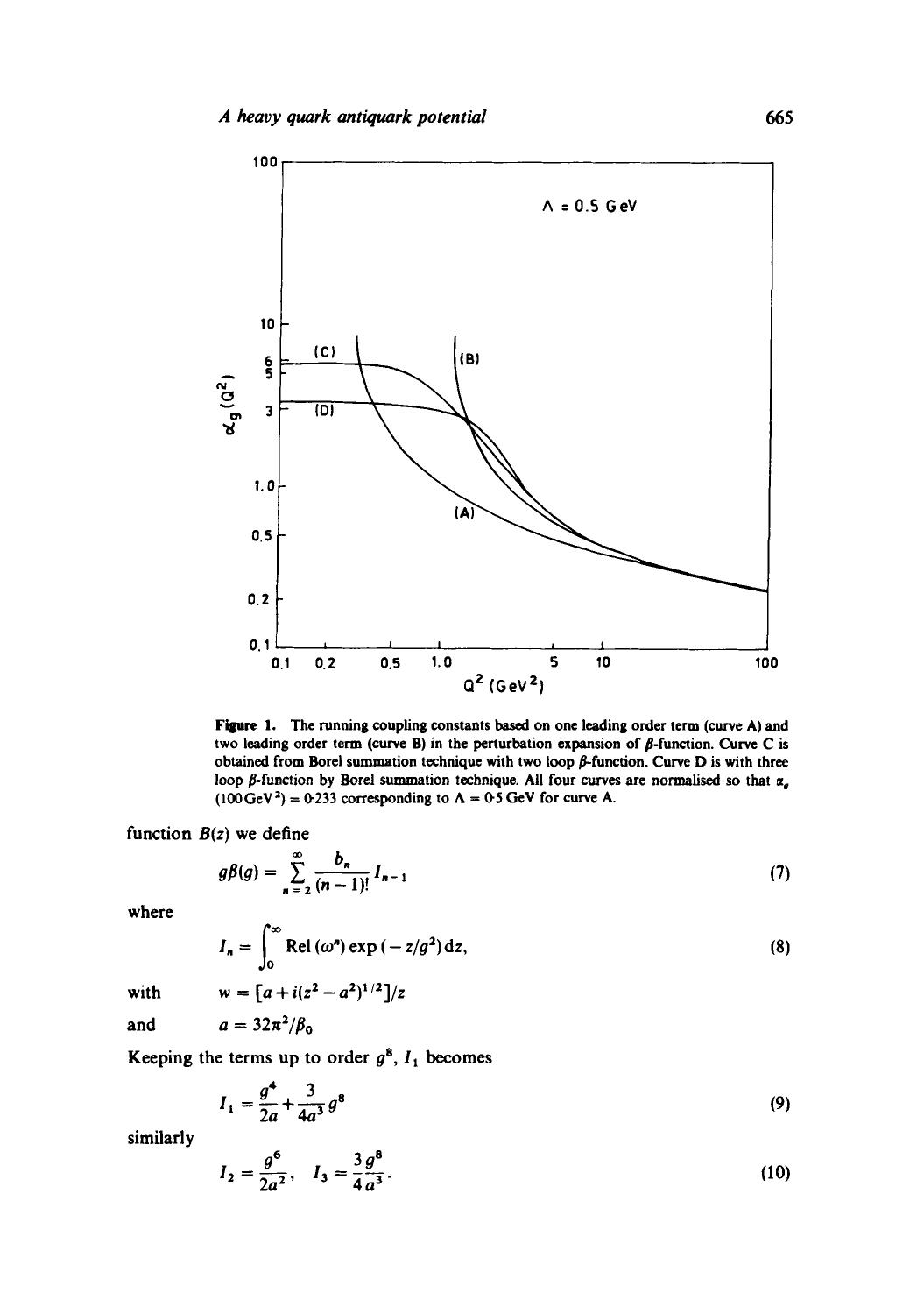

Figure 2. The running coupling constants based on one leading order term (curve A) and two leading order term (curve B) in the perturbation expansion of  $\beta$ -function. Curve C is obtained from Borel summation with two loop  $\beta$ -function curve D is with three loop  $\beta$ function by Borel summation technique. All four curves are normalized so that  $\alpha_g$  $(100 \,\text{GeV}^2) = 0.27$  corresponding to  $\Lambda = 0.75 \,\text{GeV}$ .

With these values of  $I_1$ ,  $I_2$  and  $I_3$ ,  $g\beta(g)$  can be written as

$$
g\beta(g) = \frac{b_2g^4}{2a} + \frac{b_3g^6}{4a^2} + \left(3b_2 + \frac{b_4}{2}\right)\frac{g^8}{4a^3}
$$
 (11)

comparing (5) with (11)  $b_2$ ,  $b_3$ ,  $b_4$  are determined as follows:

$$
b_2 = -4; \quad b_3 = -32a/\pi^2; \quad b_4 = \left(24 - \frac{15.8971a}{\pi^2}\right).
$$
 (12)

Knowing the values of  $b_2$ ,  $b_3$ ,  $b_4$ ,  $g\beta(g)$  can be written as

$$
g\beta(g) = b_2 \left[ \int_0^a \left( a - (a^2 - t^2 g^4)^{1/2} \right) \frac{dt e^{-t}}{t} + a \int_a^{\infty} \frac{e^{-t}}{t} dt \right] + \frac{b_3}{2g^2} \left[ \int_0^a \left( a - (a^2 - t^2 g^4)^{1/2} \right)^2 \frac{e^{-t}}{t^2} dt + \int_a^{\infty} \frac{(2a^2 - g^4 t^2)e^{-t}}{t^2} dt \right]
$$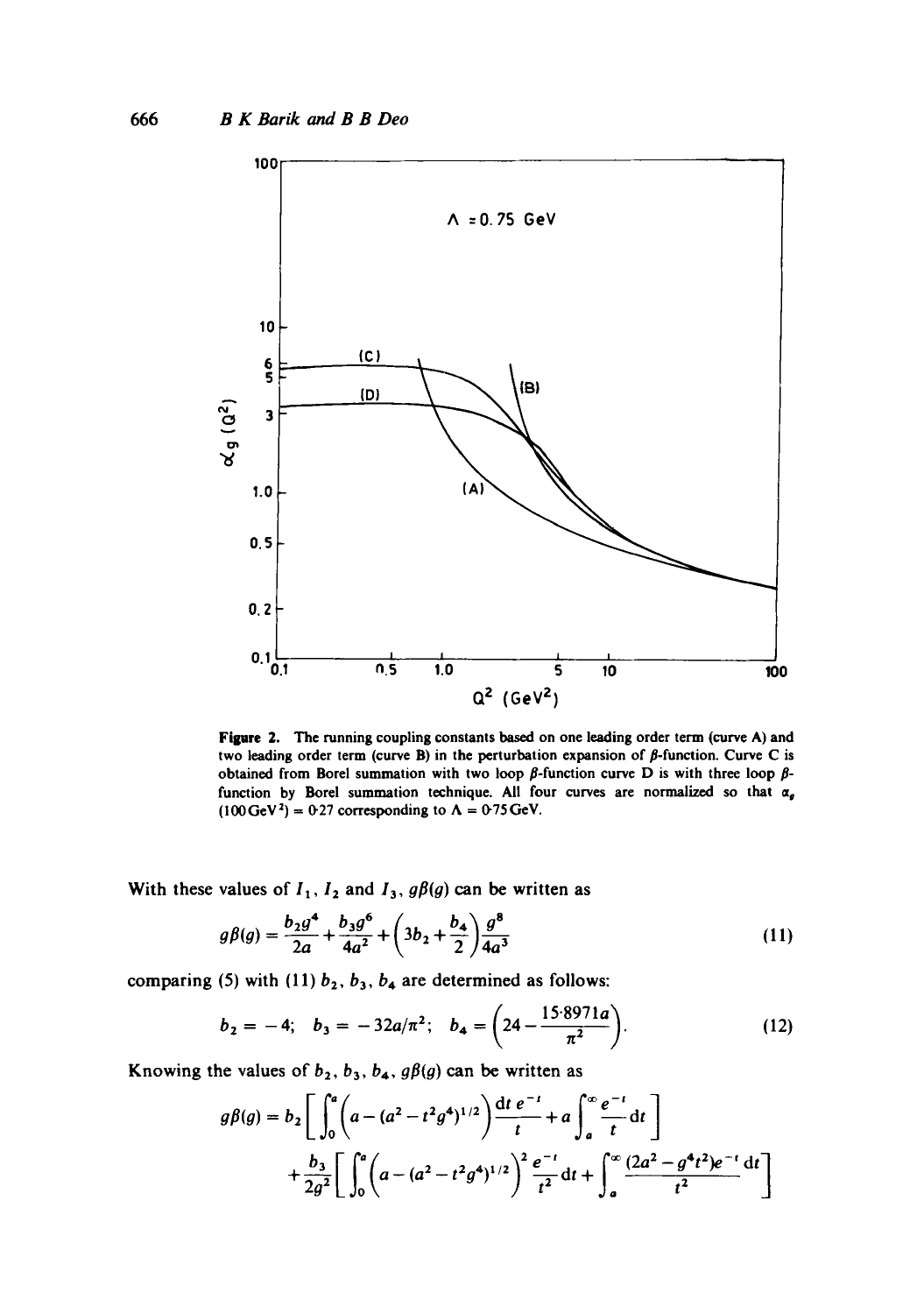*A heavy quark antiquark potential* 667

$$
+\frac{b_4}{6g^4}\left[\int_0^a \left(a-(a^2-t^2g^4)^{1/2}\right)^3\frac{e^{-t}\,dt}{t^3}+\int_a^\infty \frac{(4a^3-3ag^4t^2)e^{-t}\,dt}{t^3}\right]
$$
(13)

Once  $g\beta(g)$  is known, we calculate the value of  $\alpha_q(q^2)$  for low  $q^2$  region by using the expression

$$
\int_{\vec{g}\,\vec{\delta}}^{\vec{g}^2} \frac{\mathrm{d}\,\vec{g}^2}{\theta\,\theta(g)} = \log\,(q^2/q_0^2). \tag{14}
$$

The value of  $\alpha_q(q^2)$  comes up to a constant value 3.3358 instead of 5.778 (Deo and Barik 1983) as with second order  $\beta$ -function at low value of  $q^2$  with  $\Lambda = 0.398$  GeV. The result obtained also agrees with second order calculations when  $\alpha_a(q^2) \leq 1.1$  (figures 1) and 2). It should also be noted that  $\alpha_q(q^2)$  no longer diverges like (2), also the undesirable Landau ghost is absent in this formalism.

Then we follow the same procedure as has been done in our earlier paper (Deo and Barik 1983) to find the quark antiquark potential in configuration space to be of the same form but with a different  $\alpha(q^2)$ . This can be written as

$$
V(r) = Kr - \frac{8}{3\pi} \int_0^\infty \left( \alpha(q^2) - \frac{3K}{2q^2} \right) \frac{\sin qr}{qr} dq
$$
 (15)

with 
$$
K = 20\pi M_q^2 \alpha_g(0)/BN_f.
$$

The graph of  $\alpha(q^2)$  versus  $q^2$  is shown in figure 3, which is compared with Richardson's  $\alpha(q^2)$ . The graph of  $\alpha(q^2)$  versus  $q^2$  shows a plateau connecting confinement to asymptotic region whereas Richardson's curve (I) joins smoothly between the two regions. This is the main important and interesting feature of our derived potential. This is unlike Richardson's potential which is purely a phenomenologicai potential. The potential so derived has only one adjustable parameter B. One notes that B can be self-consistently generated by taking a prescribed mass scale for the low  $q^2$  region. But for simplification we have taken  $K = 0.14745$  (Richardson's value) and hence find the coupling strength

$$
B = \alpha_c(m_q^2) = \left(\frac{30\pi\alpha_g(0)}{N_f}\right)^{1/2} (M_q/m_q).
$$
 (16)

The graph  $V(r)$  versus r is plotted with different  $\Lambda$  value which is shown in figure 4.

## **3. Comparison with experiments**

For the phenomenological study of the quark-antiquark bound systems in a flavourindependent non-relativistic potential model like equation (15) we have solved numerically the radial Schrödinger equation ( $\hbar = c = 1$ ).

$$
\frac{d^2R_1(r)}{dr^2} + \frac{2}{r}\frac{dR_1(r)}{dr} + 2\mu \left[E - V_{q_1\bar{q}_2}(r) - \frac{l(l+1)}{2r^2}\right]R_1(r) = 0.
$$
 (17)

The mass spectrum of heavy quark and antiquark bound state has the form

$$
M_n(Q\overline{Q}) = 2m_Q + E_n(m_Q, V),\tag{18}
$$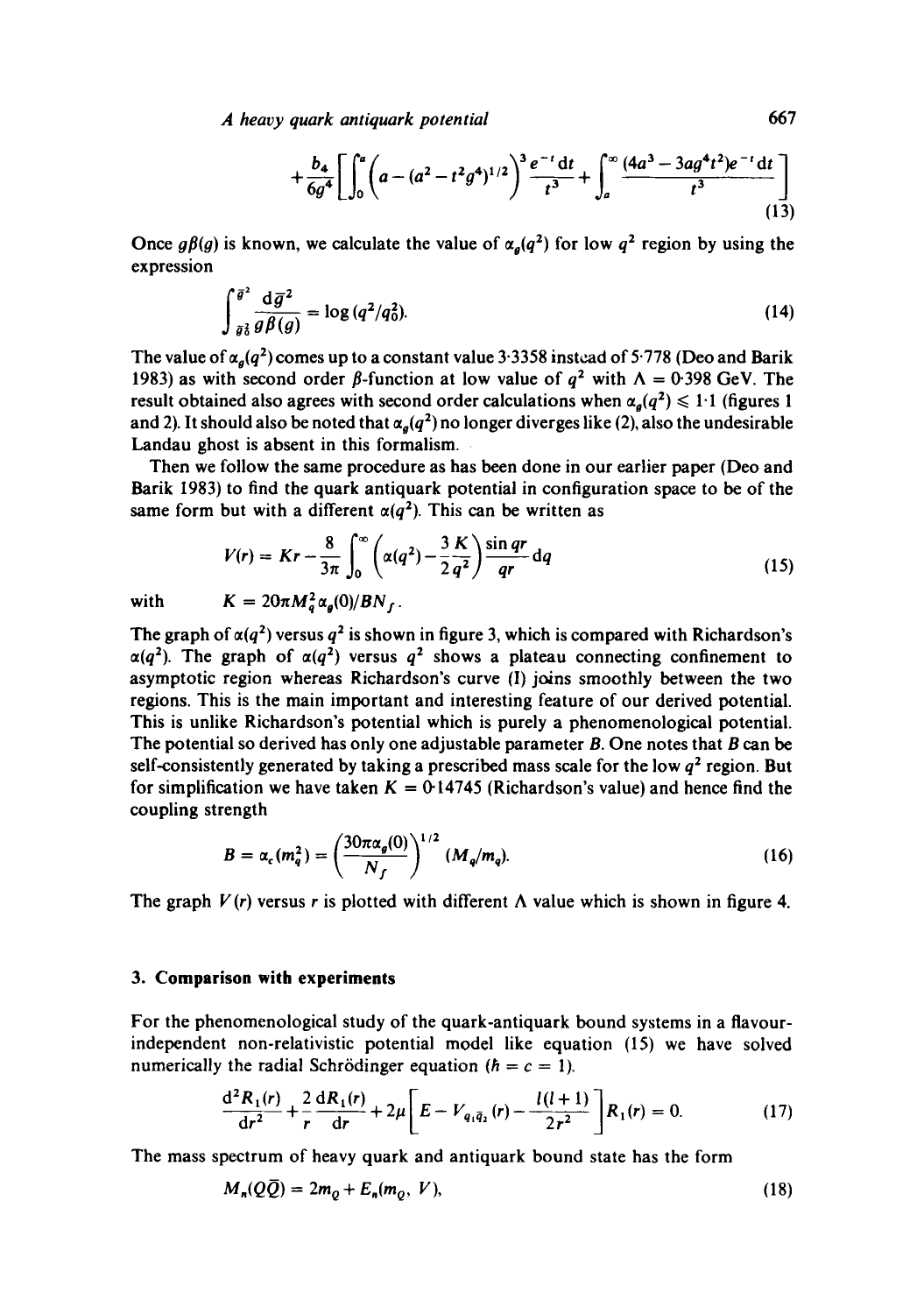

Figure 3. I: Plot of  $\alpha_s(q^2)$  vs  $q^2$  (Richardson's curve). II: Plot of  $\alpha_s(q^2)$  vs  $q^2$  (from Sandatype analysis) with  $M_q = 0.3$  GeV and  $\Lambda = 0.398$  GeV. III: Plot of  $\alpha(Q^2) = \alpha_q + \alpha_c$  vs  $q^2$  with  $\alpha = 0.2165$  at  $q^2 = 100$  GeV<sup>2</sup>.

 $m_0 =$  quark mass,  $E_n(m_0, V)$  is the energy eigenvalue of the non-relativistic Schrödinger equation (17) with flavour-independent quark antiquark potential (15).

In our numerical calculation we fix the light quark mass  $M_a = 0.3$  and  $N_f =$  number of quark flavours = 3. Taking K = 0.14745 we find the coupling strength  $B = \alpha_c(m_a^2)$  $= 42.34$  with

$$
\mathscr{L}_{t} \underset{q^2 \to 0}{\alpha_q(q^2)} = 3.3120.
$$

Here we take the value of  $\Lambda = 0.16$  GeV (Barnett and Schlatter 1982). With these parameters we then fit the c-quark mass  $M_c$  and b-quark mass  $m_b$  to obtain the masses of  $M(\psi) = 3.097$  GeV and  $M(\gamma) = 9.46$  GeV. Then with the same parameters the location of some other states of  $c\bar{c}$  and  $b\bar{b}$  spectra is computed. The results are presented in tables 1 and 2 which are compared with experimental values.

(i) The quark masses obtained in the process of the fit are as follows

$$
m_c = 1.015 \text{ GeV},
$$
  

$$
m_b = 4.441 \text{ GeV}.
$$

(ii) We obtain the mass difference  $\Delta M_{\psi} = (M_{\psi}^{\prime} - M_{\psi})$  and  $\Delta M_{\tau} = (M_{\tau}^{\prime} - M_{\tau})$  for the IS - 2S states. These can be compared with experimental values (Augustin *et al* 1974;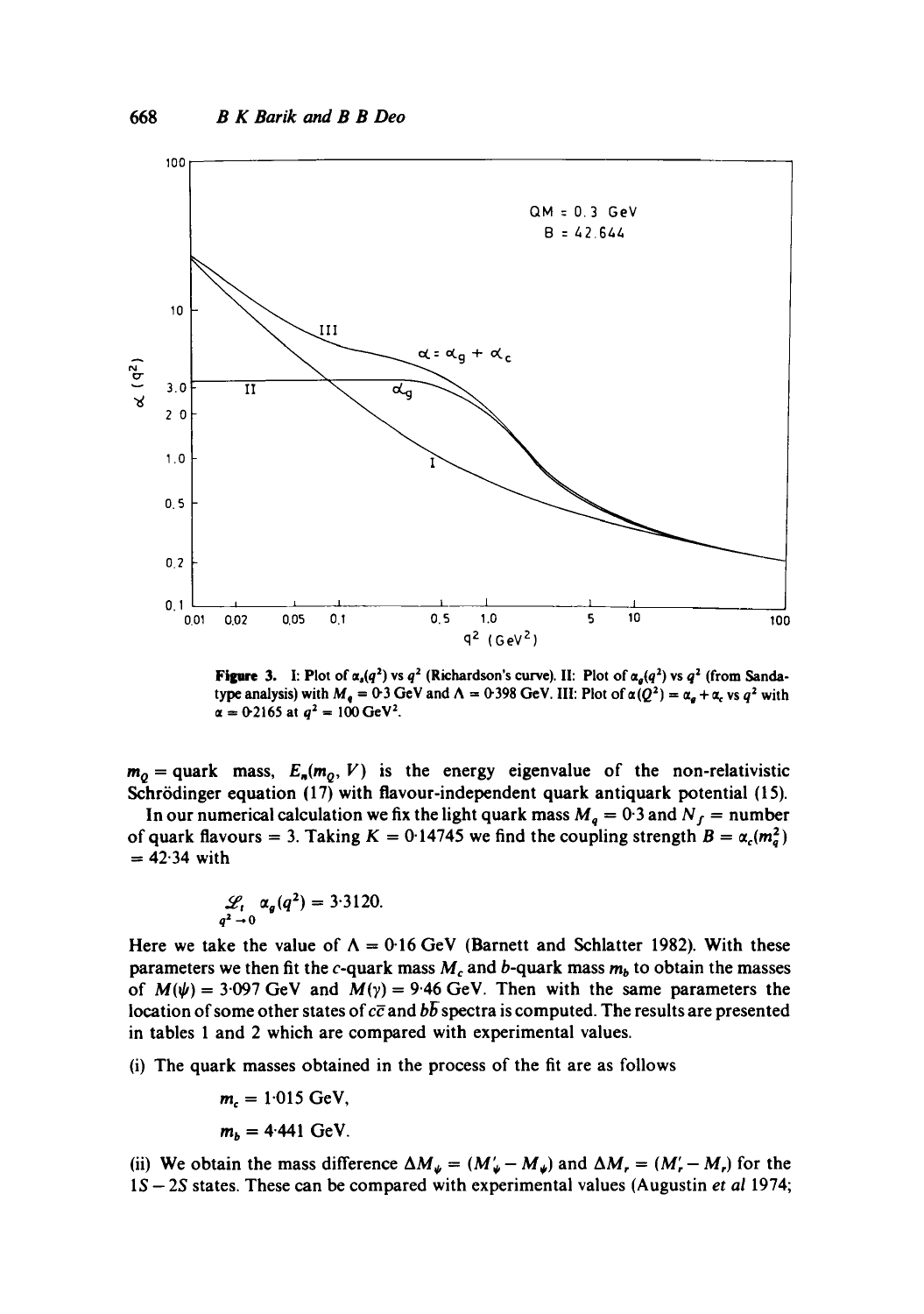

**Figure 4.** A graph of the potential  $V(r)$  versus r with different A values.

| nl | Present model | Richardson's value | Experiment        |
|----|---------------|--------------------|-------------------|
| 1S | 3-097         | $3 - 095$          | $3.097 \pm 0.001$ |
| 2S | 3.71          | 3.684              | $3.686 + 0.003$   |
| 3S | $4 - 01$      | 4.096              | $4.03 + 0.01$     |
| 4S | 4.31          | 4.4498             |                   |
| 5S | 4.60          |                    | $4.417 + 0.01$    |
| 1P | 3.54          | 3.514              | $3.521 \pm 0.003$ |
| 2P | 3.89          | 3.950              |                   |
| 3P | 4.20          | 4.308              |                   |
| ID | 3.82          | 3.799              | $3.772 \pm 0.006$ |
| 2D | $4-08$        | 4.172              | $4.159 + 0.02$    |

|                                                      | <b>Table 1.</b> Mass $(GeV)$ of the low lying S-states and D-states along |  |
|------------------------------------------------------|---------------------------------------------------------------------------|--|
| with the mass of some P-states of $c\bar{c}$ family. |                                                                           |  |

Andrews *et al* 1980)

$$
(\Delta M_{\psi})_{\text{cal}} = 0.613 \text{ GeV} \qquad (\Delta M_{\psi})_{\text{exp}} = 0.589 \text{ GeV},
$$
  

$$
(\Delta M_{r})_{\text{cal}} = 0.52 \text{ GeV} \qquad (\Delta M_{r})_{\text{exp}} = 0.534 \text{ GeV}.
$$

Finally we extend our computation to obtain an estimate of some energy levels which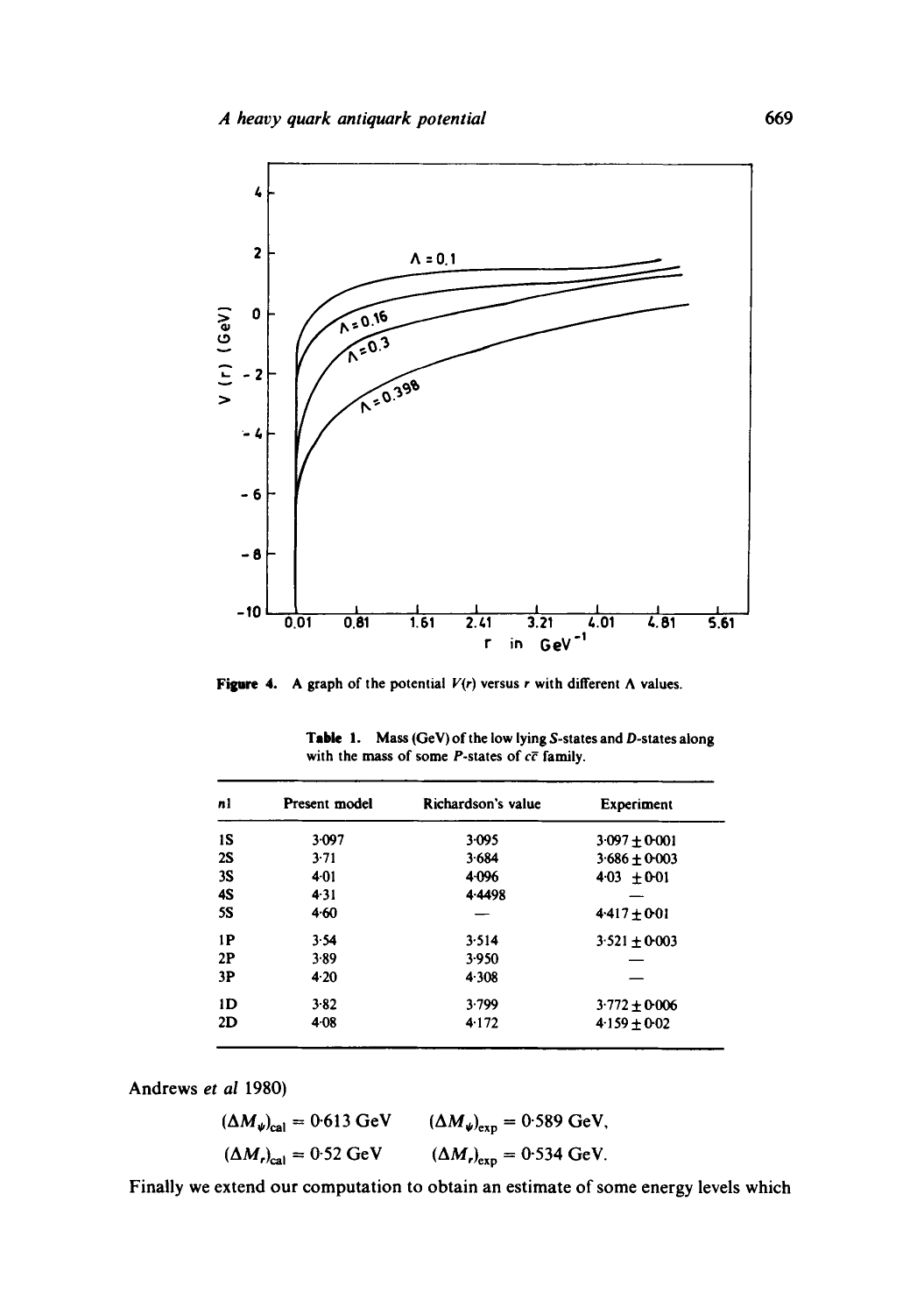| nl        | Present model | Richardson's value | Experiment        |
|-----------|---------------|--------------------|-------------------|
| 1S        | $9-46$        | 9.452              | $9.46 + 0.01$     |
| <b>2S</b> | 9.98          | 10007              | $9.9944 + 0.0004$ |
| <b>3S</b> | 1035          | 10338              | $10-35 + 0-0001$  |
| 4S        | 10.55         | 10.598             | $10-546 + 0.002$  |
| <b>5S</b> | 10.70         |                    |                   |
| 1P        | 9.84          | 9.888              |                   |
| 2P        | 10-23         | 10.241             |                   |
| 1D        | 10.09         | 10-137             |                   |
| 2D        | 10-42         | 10-421             |                   |

**Table** 2. Mass (GeV) of the low lying S-states and D-states along with the mass of some *P*-states of  $b\overline{b}$  family.

Table 3. Estimate of the masses (in GeV) of S-states along with the mass of some D-states and P-states of the hypothetical  $t\bar{t}$  family with different t-quark masses.

| $m_{\rm r} = 10 \,\rm GeV$ | $m_{\rm r} = 14 \,\rm GeV$ | $m_{\rm t} = 18 \,\mathrm{GeV}$ |
|----------------------------|----------------------------|---------------------------------|
| 20-31                      | 28.17                      | 36.06                           |
| 20-80                      | $28-69$                    | 36.62                           |
| $21 - 12$                  | 29-00                      | 36.92                           |
| 21.39                      | 29.25                      | 37.12                           |
| $21 - 58$                  | $29 - 43$                  | 37.33                           |
| 20.70                      | $28 - 60$                  | 36.52                           |
| $21-03$                    | 28.91                      | 36.82                           |
| 21.29                      | 29.14                      | 37.04                           |
| 20-93                      | 28.82                      | $36 - 75$                       |
| $21 - 20$                  | $29 - 08$                  | 36.99                           |
|                            |                            |                                 |

are yet to be observed for heavier quarkonium like,  $t\bar{t}$  family with different quark masses. These are presented in table 3.

### **4. Conclusion**

In this work we have been successful in finding a quark-antiquark potential which connects asymptotic freedom on the one hand and confinement on the other in a unified way by a formal method of field theory unlike Richardson potential. The  $\alpha_q(q^2)$ calculated by Borel summation technique using three loop  $\beta$ -function agrees with the two loop  $\beta$ -function upto a value of  $g^2/4\pi \leq 1.1$  but changes value appreciably after  $g^2/4\pi \geq 1.5$ . The graph of  $\alpha(q^2)$  versus  $q^2$  shows a plateau connecting confinement to asymptotic region whereas the Richardson's curve joins smoothly between the two regions. This is the important interesting feature of our derived potential. The potential